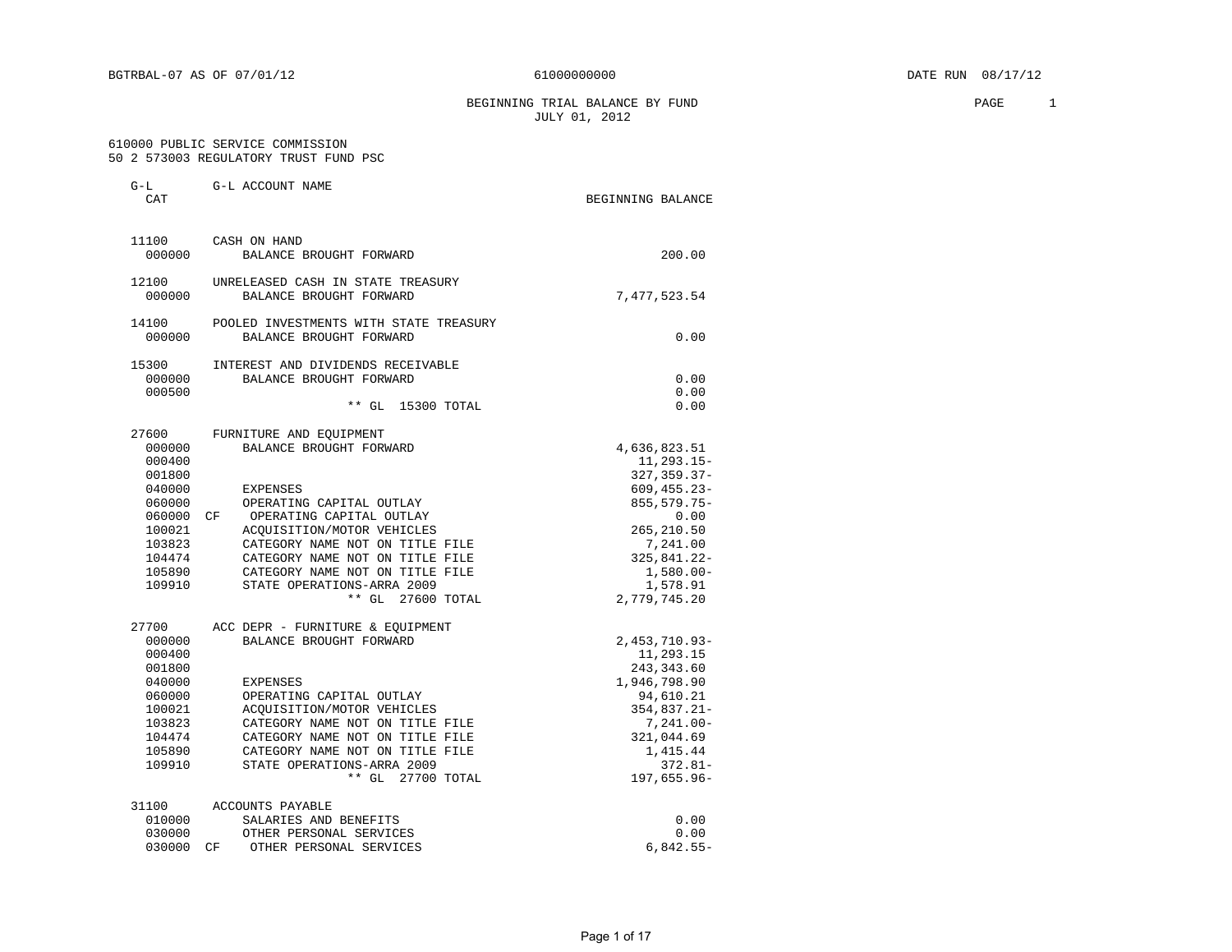#### BEGINNING TRIAL BALANCE BY FUND **PAGE** 2 JULY 01, 2012

#### 610000 PUBLIC SERVICE COMMISSION 50 2 573003 REGULATORY TRUST FUND PSC

| G-L       | G-L ACCOUNT NAME                       |                   |
|-----------|----------------------------------------|-------------------|
| CAT       |                                        | BEGINNING BALANCE |
| 040000    | EXPENSES                               | 30,800.74         |
| 040000 CF | EXPENSES                               | $46,905.70 -$     |
| 100777    | CONTRACTED SERVICES                    | 58.28             |
| 100777 CF | CONTRACTED SERVICES                    | 147,439.15-       |
| 210014    | OTHER DATA PROCESSING SVCS             | 1,028.59          |
|           | 210014 CF OTHER DATA PROCESSING SVCS   | $2, 246.59 -$     |
|           | 31100 TOTAL<br>$***$ GL                | 171,546.38-       |
| 31120     | ACCOUNTS PAYABLE OVERSTATED            |                   |
| 060000    | OPERATING CAPITAL OUTLAY               | 0.00              |
| 35300     | DUE TO OTHER DEPARTMENTS               |                   |
| 000000    | BALANCE BROUGHT FORWARD                | 0.00              |
| 010000    | SALARIES AND BENEFITS                  | 0.00              |
| 040000    | <b>EXPENSES</b>                        | $30,800.74-$      |
| 100777    | CONTRACTED SERVICES                    | $58.28 -$         |
| 210014    | OTHER DATA PROCESSING SVCS             | 1,028.59-         |
|           | ** GL 35300 TOTAL                      | $31,887.61 -$     |
| 35600     | DUE TO GENERAL REVENUE                 |                   |
| 000000    | BALANCE BROUGHT FORWARD                | 0.00              |
| 310322    | SERVICE CHARGE TO GEN REV              | 25,914.10-        |
|           | ** GL 35600 TOTAL                      | $25, 914.10 -$    |
| 38500     | INSTALLMENT PURCHASE CONTRACTS         |                   |
| 000000    | BALANCE BROUGHT FORWARD                | 0.00              |
| 38600     | CURRENT COMPENSATED ABSENCES LIABILITY |                   |
| 000000    | BALANCE BROUGHT FORWARD                | $826,584.20 -$    |
| 48500     | INSTALLMENT PURCHASE CONTRACTS         |                   |
| 000000    | BALANCE BROUGHT FORWARD                | 0.00              |
| 48600     | COMPENSATED ABSENCES LIABILITY         |                   |
| 000000    | BALANCE BROUGHT FORWARD                | $1,989,428.47-$   |
| 51100     | GENERAL LEDGER NAME NOT ON FILE        |                   |
| 000000    | BALANCE BROUGHT FORWARD                | 2,100,989.14      |
| 040000    | <b>EXPENSES</b>                        | $6,729.05-$       |
| 060000    | OPERATING CAPITAL OUTLAY               | 1,325,621.45-     |
| 100021    | ACOUISITION/MOTOR VEHICLES             | 764, 779.84-      |
| 103823    | CATEGORY NAME NOT ON TITLE FILE        | $332.28 -$        |
| 104474    | CATEGORY NAME NOT ON TITLE FILE        | $1,947.61-$       |
| 109910    | STATE OPERATIONS-ARRA 2009             | $1,578.91 -$      |
|           | ** GL 51100 TOTAL                      | 0.00              |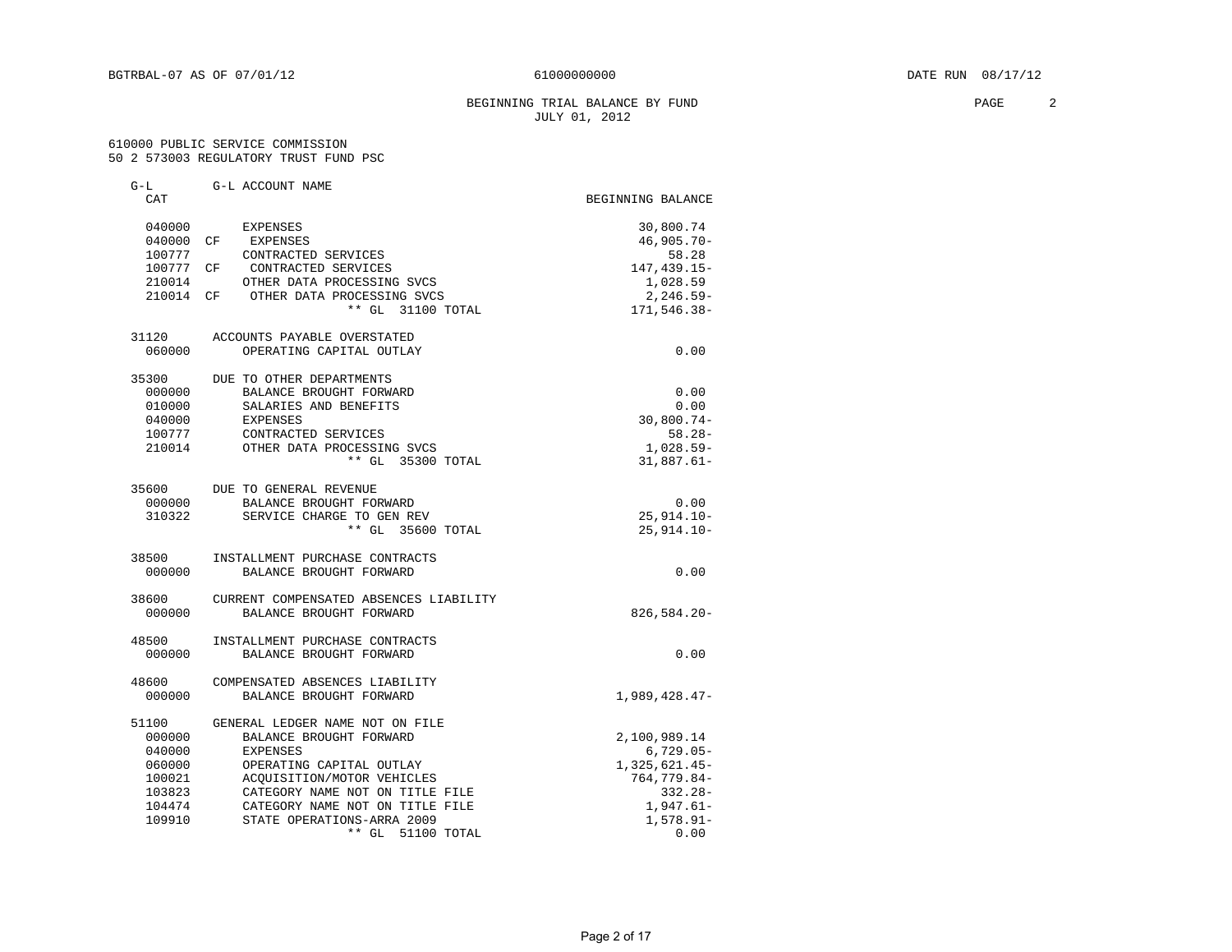BEGINNING TRIAL BALANCE BY FUND **PAGE** 3 JULY 01, 2012

#### 610000 PUBLIC SERVICE COMMISSION 50 2 573003 REGULATORY TRUST FUND PSC

| $G-L$<br>CAT                        | G-L ACCOUNT NAME                                                                                                                             | BEGINNING BALANCE                                         |
|-------------------------------------|----------------------------------------------------------------------------------------------------------------------------------------------|-----------------------------------------------------------|
| 53600<br>000000                     | INVESTED IN CAPITAL ASSETS NET OF RELA<br>BALANCE BROUGHT FORWARD                                                                            | $2,582,089.24-$                                           |
| 53900<br>000000                     | NET ASSETS UNRESTRICTED<br>BALANCE BROUGHT FORWARD                                                                                           | 4,432,362.78-                                             |
| 94100<br>040000<br>060000<br>100777 | ENCUMBRANCES<br>CF<br>EXPENSES<br>CF<br>OPERATING CAPITAL OUTLAY<br>CΕ<br>CONTRACTED SERVICES<br>** GL 94100 TOTAL                           | 27,467.91<br>19,066.48<br>3,290.01<br>49,824.40           |
| 98100<br>040000<br>060000<br>100777 | BUDGETARY FND BAL RESERVED/ENCUMBRANCE<br>CF<br>EXPENSES<br>CF<br>OPERATING CAPITAL OUTLAY<br>CF<br>CONTRACTED SERVICES<br>** GL 98100 TOTAL | $27,467.91 -$<br>19,066.48-<br>$3,290.01 -$<br>49,824.40- |
|                                     | *** FUND TOTAL                                                                                                                               | 0.00                                                      |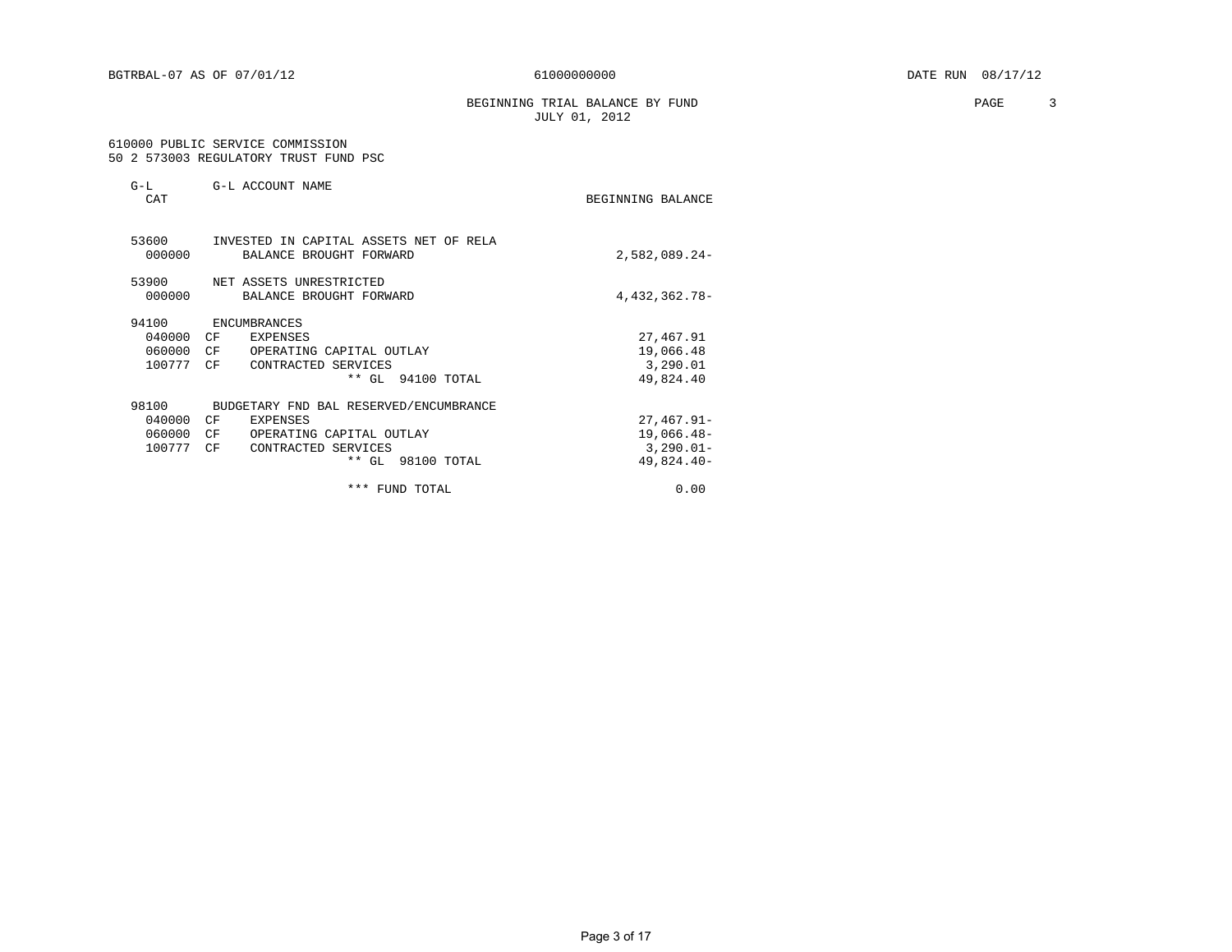BGTRBAL-07 AS OF 07/01/12 61000000000 DATE RUN 08/17/12

BEGINNING TRIAL BALANCE BY FUND **PAGE** 4 JULY 01, 2012

#### 610000 PUBLIC SERVICE COMMISSION 74 1 000331 PUBLIC SERVICE COMMISSION GENERAL REVENUE

| $G-L$<br>CAT    | G-L ACCOUNT NAME                                  | BEGINNING BALANCE |      |
|-----------------|---------------------------------------------------|-------------------|------|
| 54900<br>000000 | COMMITTED FUND BALANCE<br>BALANCE BROUGHT FORWARD |                   | 0.00 |
|                 | ***<br>TOTAL<br>FUND                              |                   | 0.00 |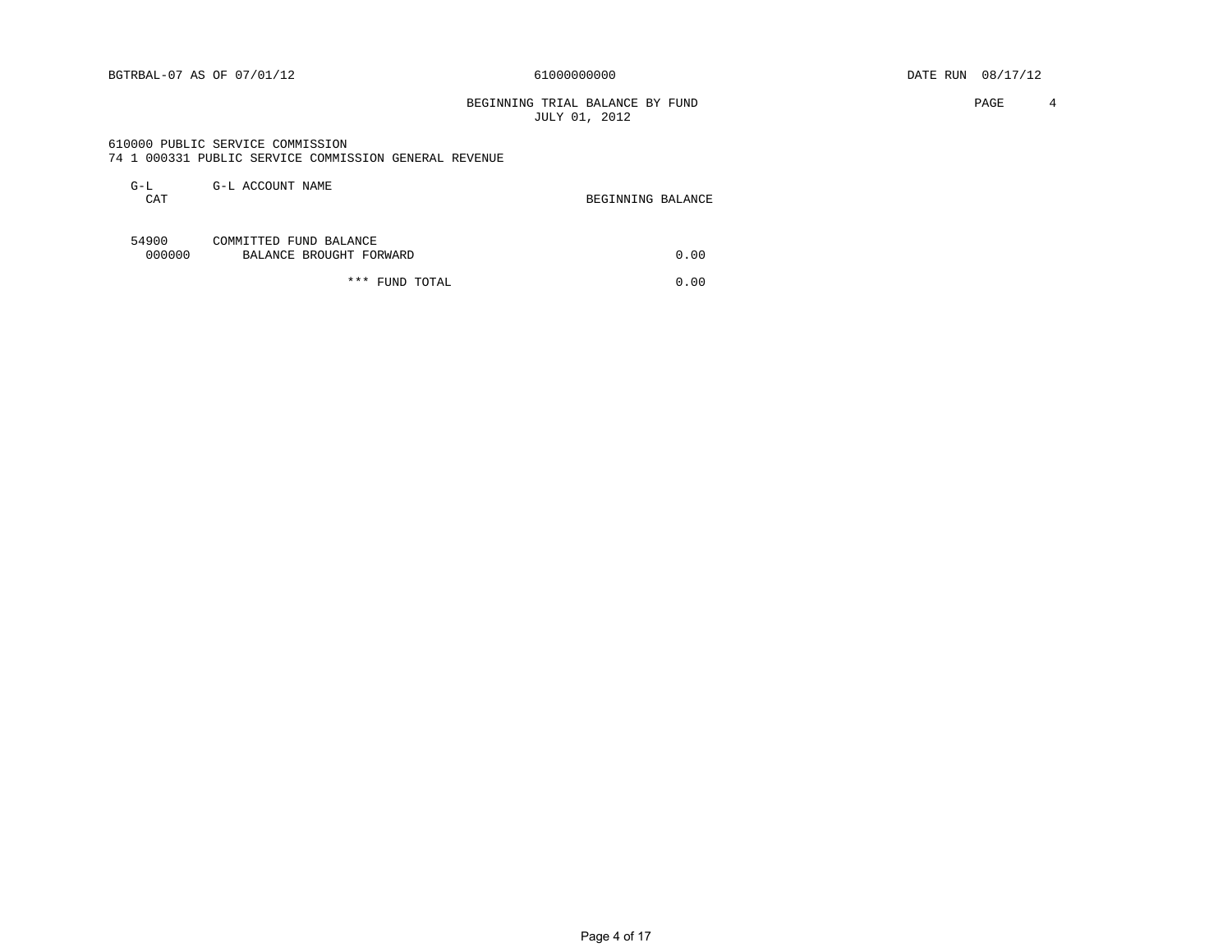BEGINNING TRIAL BALANCE BY FUND **PAGE** 5 JULY 01, 2012

#### 610000 PUBLIC SERVICE COMMISSION 74 8 001001 FUND NOT ON TITLE FILE

| G-L<br>CAT      | G-L ACCOUNT NAME                                                 | BEGINNING BALANCE |
|-----------------|------------------------------------------------------------------|-------------------|
| 16800<br>000000 | DUE FROM STATE FUNDS - REVOLVING FUND<br>BALANCE BROUGHT FORWARD | 0.00              |

\*\*\* FUND TOTAL 0.00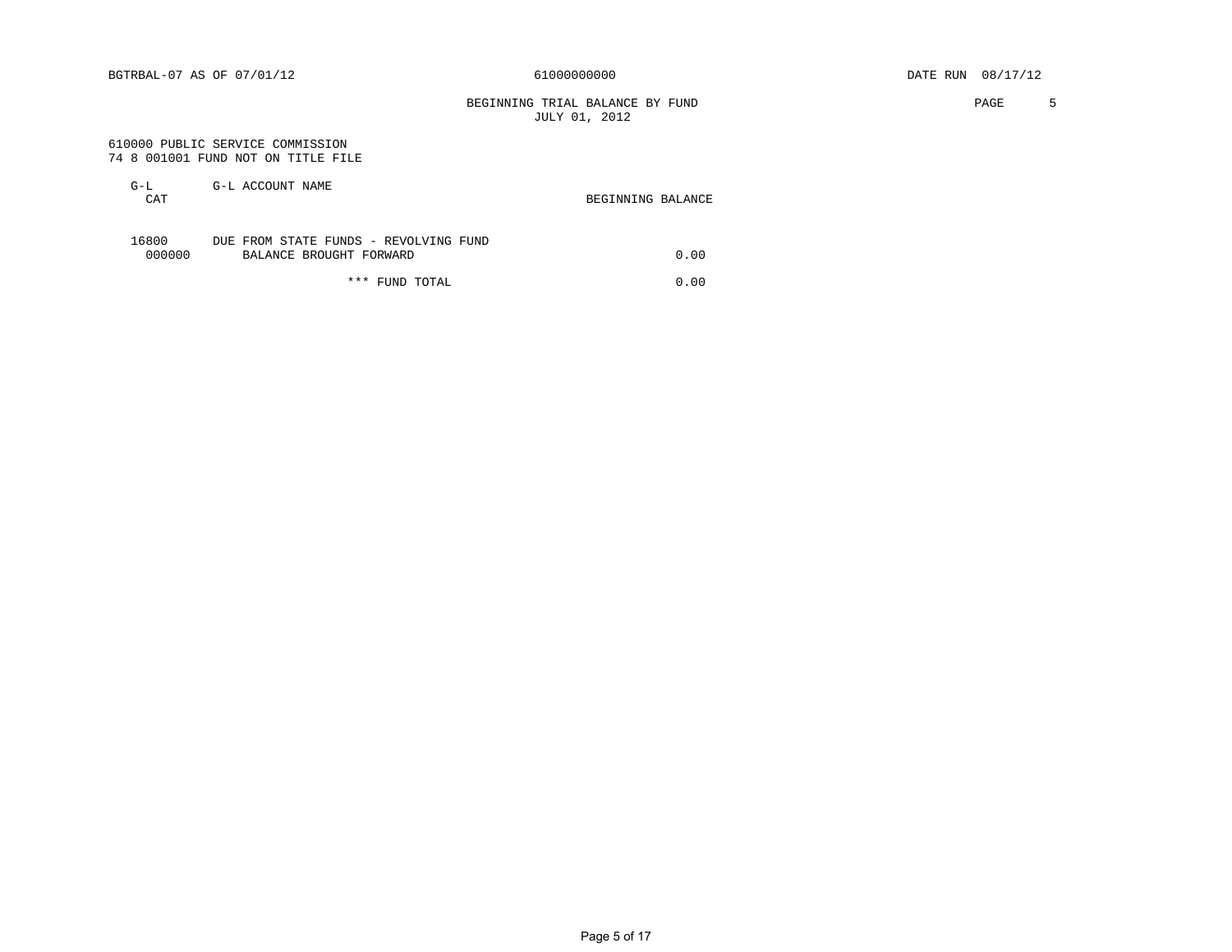BEGINNING TRIAL BALANCE BY FUND **PAGE** 6 JULY 01, 2012

Page 6 of 17

#### 610000 PUBLIC SERVICE COMMISSION 74 8 001002 FPSC PETTY CASH FUND

| $G-L$<br>CAT    | G-L ACCOUNT NAME                                                  | BEGINNING BALANCE |
|-----------------|-------------------------------------------------------------------|-------------------|
| 16800<br>000000 | DUE FROM STATE FUNDS - REVOLVING FUND<br>BALANCE BROUGHT FORWARD  | 0.00              |
| 45100<br>000000 | ADVANCES FROM OTHER FUNDS BETWEEN DEPA<br>BALANCE BROUGHT FORWARD | 0.00              |
|                 | *** FUND TOTAL                                                    | 0.00 E            |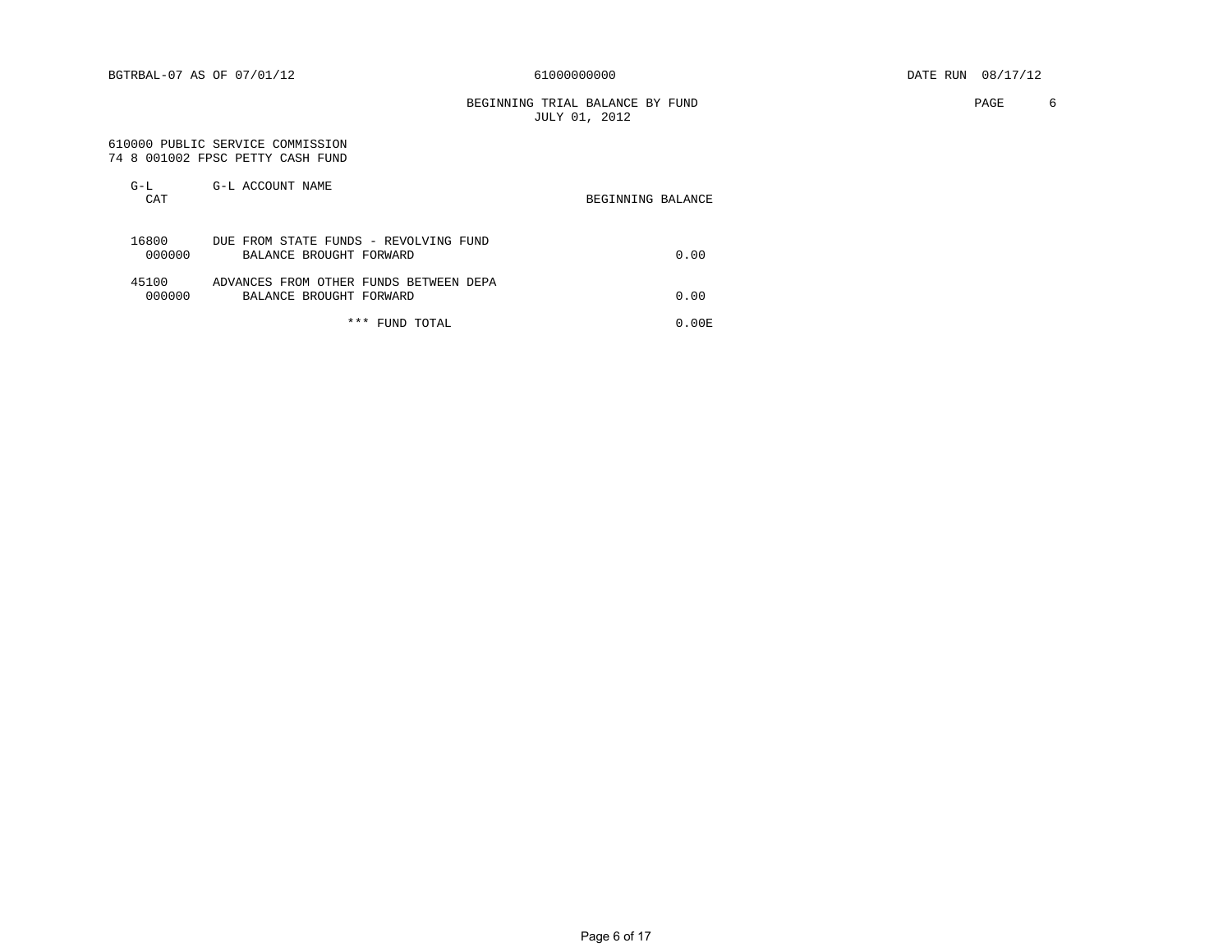# Florida Public Service Commission



# Schedule I Series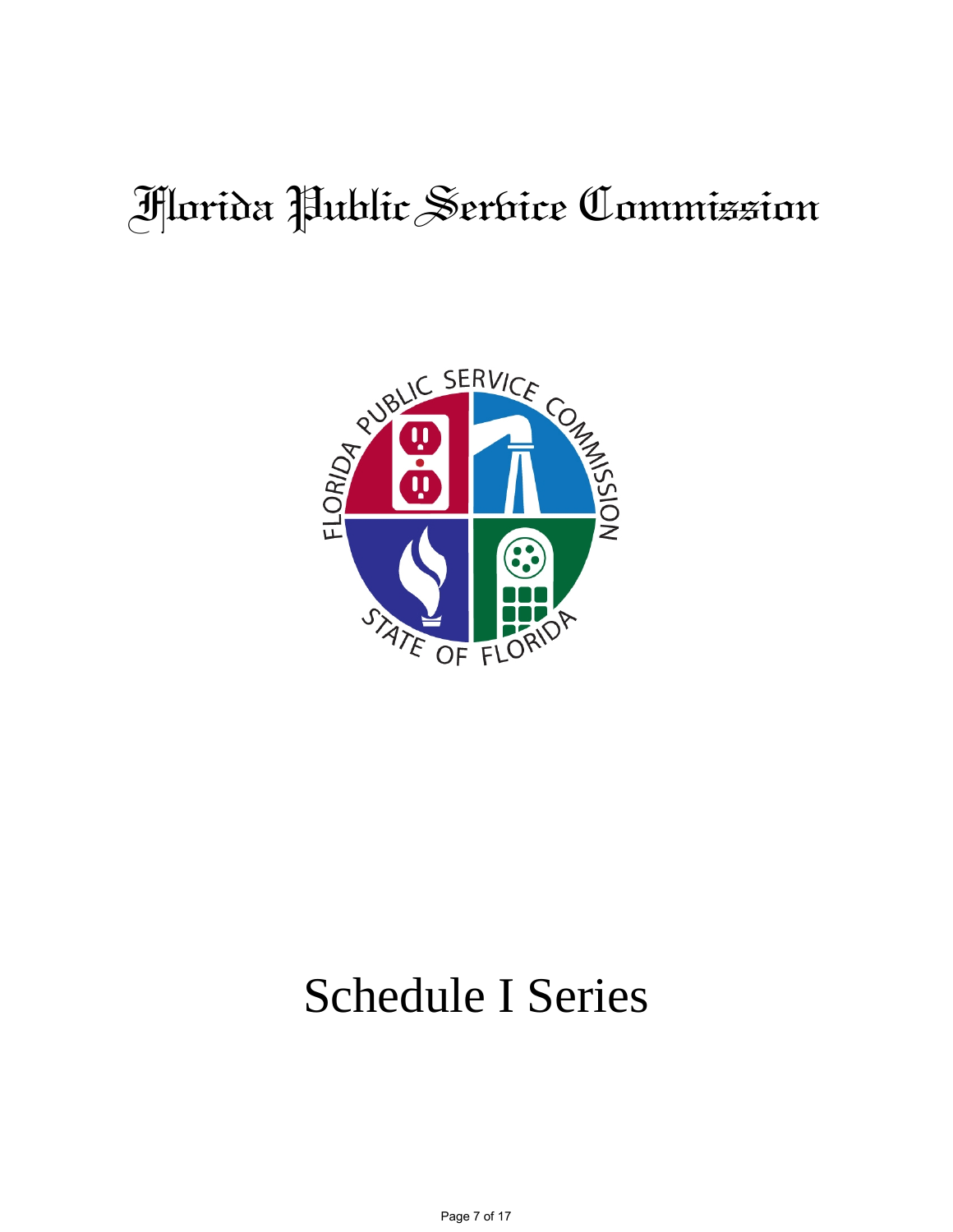## **SCHEDULE I – REQUIRED NARRATIVES**

## **Budget Period: 2013-14**

**Agency:** Florida Public Service Commission (PSC) **Trust Fund:** Regulatory Trust Fund **Fund No.:** 2573

#### **5% Trust Fund Reserve:**

The PSC's Regulatory Trust Fund receives no revenues, other than the Federal ARRA funds, that are excluded in the General Policy Guidelines section of the Legislative Budget Instructions. There is no negative impact of establishing the reserve in this LBR. Revenues are collected primarily only twice per year, but the majority of expenditures are paid out monthly (salaries/benefits make up the largest single amount, plus other routine costs of doing business) or quarterly (rent to DMS). Therefore, the trust fund balance must be sufficient to allow for this uneven cash flow.

| \$26,181,428 | FY 11-12 total revenue                          |
|--------------|-------------------------------------------------|
| (2,066,514)  | Less 8% Service Charge to GR                    |
| (350,000)    | <b>Less ARRA Federal Funds</b>                  |
| (104, 380)   | Less Operating Transfer to DMS STW Contract     |
| \$23,660,534 | Total Revenue Subject to 5% Reserve Calculation |
| .05          | Multiplied by 5%                                |
|              | Total 5% Reserve for Regulatory Trust Fund      |

#### **Section III Adjustments:**

Adjustments are included for FY 2011-12 as listed on the "Reconciliation of Schedule 1C to Agency Trial Balance" form.

#### **Revenue Estimating Methodology:**

 The trust fund's primary revenues are from the regulatory assessment fees (RAFs) charged to the utilities regulated by the PSC. Maximum allowable rates are established in Florida Statutes, and actual assessable rates, up to the statutory cap, are established by PSC rule in the Florida Administrative Code. RAFs are computed on the utility companies' gross operating revenues derived from intrastate business, which must be estimated for the current year (Column A02) and the request year (Column A03). The PSC's revenue forecast is based on company projections, Schedule 1 Required Narratives

Florida Public Service Commission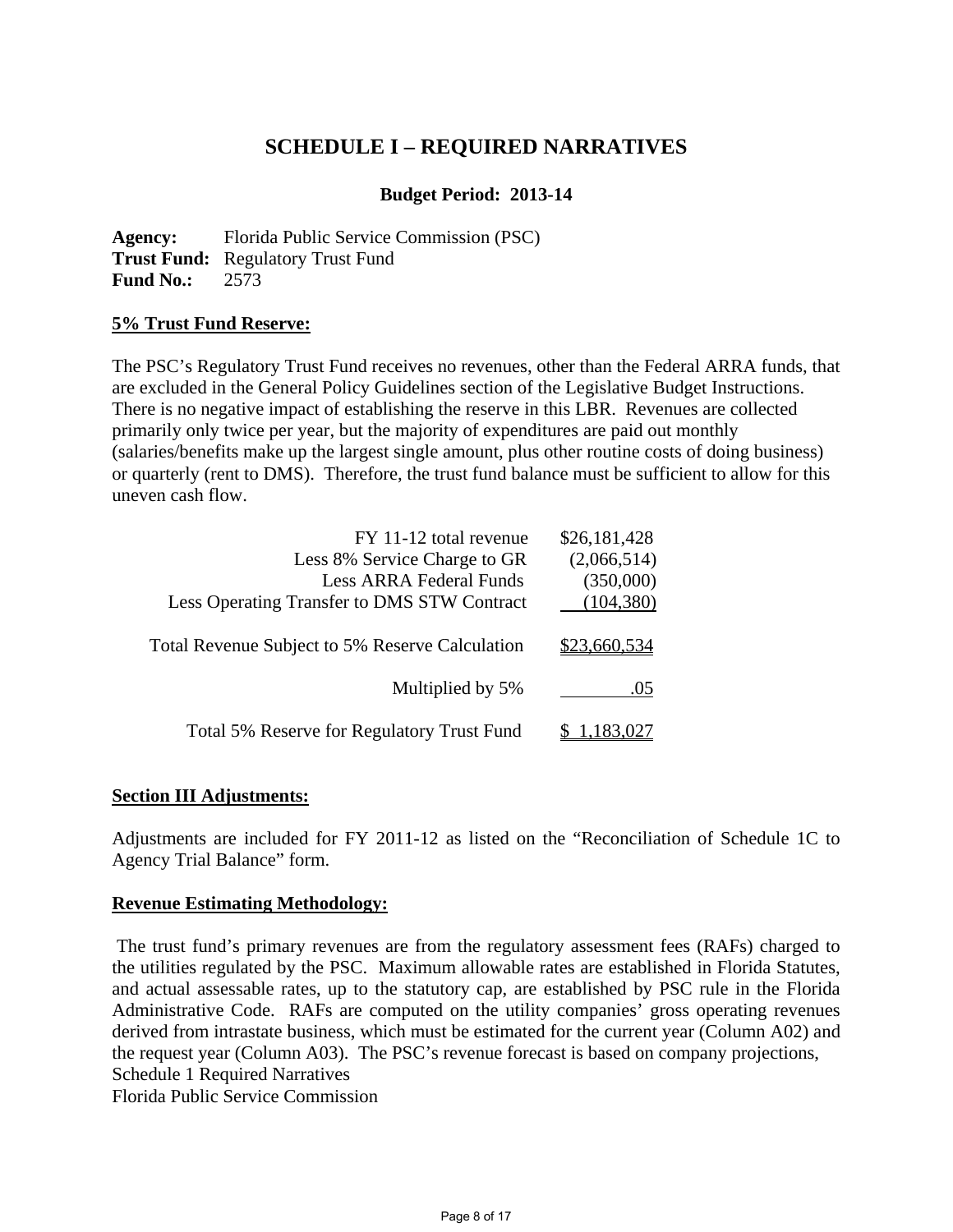#### Page 2

where available, and past year growth rates where not available. The projections also take into account relevant developments in the various industries that will affect RAFs.

The 2012 and 2013 investor-owned electric RAF revenues were based on actual revenues and projected revenue growth. The projected 2012 RAF revenue of the investor-owned electric utilities was based on the actual RAF revenues for the first half of the year and company projections for the second half of the year. For 2013, company projections served as the basis for the first half of the year. RAF revenues for the second half of the year were projected based on the percentage growth in revenues between the first half of 2012 and the projected revenues for the first half of 2013. For municipal and rural electrics, 2012 and 2013 RAF revenues were based on the actual revenues growth rates of the investor-owned utilities.

Except for two small gas utilities, the 2012 and 2013 RAF revenue estimates of the investorowned gas utilities were based on actual revenues and projected revenue growth. The PSC projected the RAF revenues for the two small gas utilities based on a five year average. The projected 2012 RAF revenue of the investor-owned gas utilities was based on the actual RAF revenues for the first half of the year and company projections for the second half of the year. For 2013, company projections served as the basis for the first half of the year. RAF revenues for the second half of the year were projected based on the percentage growth in revenues between the first half of 2012 and the projected revenues for the first half of 2013.

With respect to the municipal gas and gas districts, the 2012 RAF revenue projections were derived by applying the combined projected 2012 growth rate of the investor-owned gas utilities to the 2011 actual revenues of the gas municipals and districts. Historically, we have applied the projected growth rates of the investor-owned gas utilities to arrive at the RAF revenue estimates for the gas municipals and gas districts. However, in this case, the overall 2013 projected growth rate for the investor-owned gas utilities is abnormally high due to the addition of a new gas service area for Florida's largest investor-owned gas utility. The 30 percent growth in revenues for this one utility offset the projected decline in revenues from the other investor-owned utilities and resulted in an overall 21 percent increase in RAF revenues. Because of this abnormal growth level, coupled with the decrease in revenues from the other investor-owned gas utilities, 2013 municipal gas RAF revenues were held constant at the 2012 level.

The Commission now has two gas pipelines under its jurisdiction. The projected 2012 RAF revenue of the gas pipelines was based on the actual RAF revenues for the first half of the year and company projections for the second half of the year. For the first half of 2013, both pipeline companies projected the same level of revenue as the revenue for the last half of 2012. As a result, the same level of revenue was projected for the last half of 2013.

Telecommunications companies' revenues have been decreasing mainly due to a loss of access lines to wireless and other companies that do not pay RAFs. The 2012-2013 RAFs are expected to decline based on the actual historical decline in RAF revenues and a review of the actual Schedule 1 Required Narratives

Florida Public Service Commission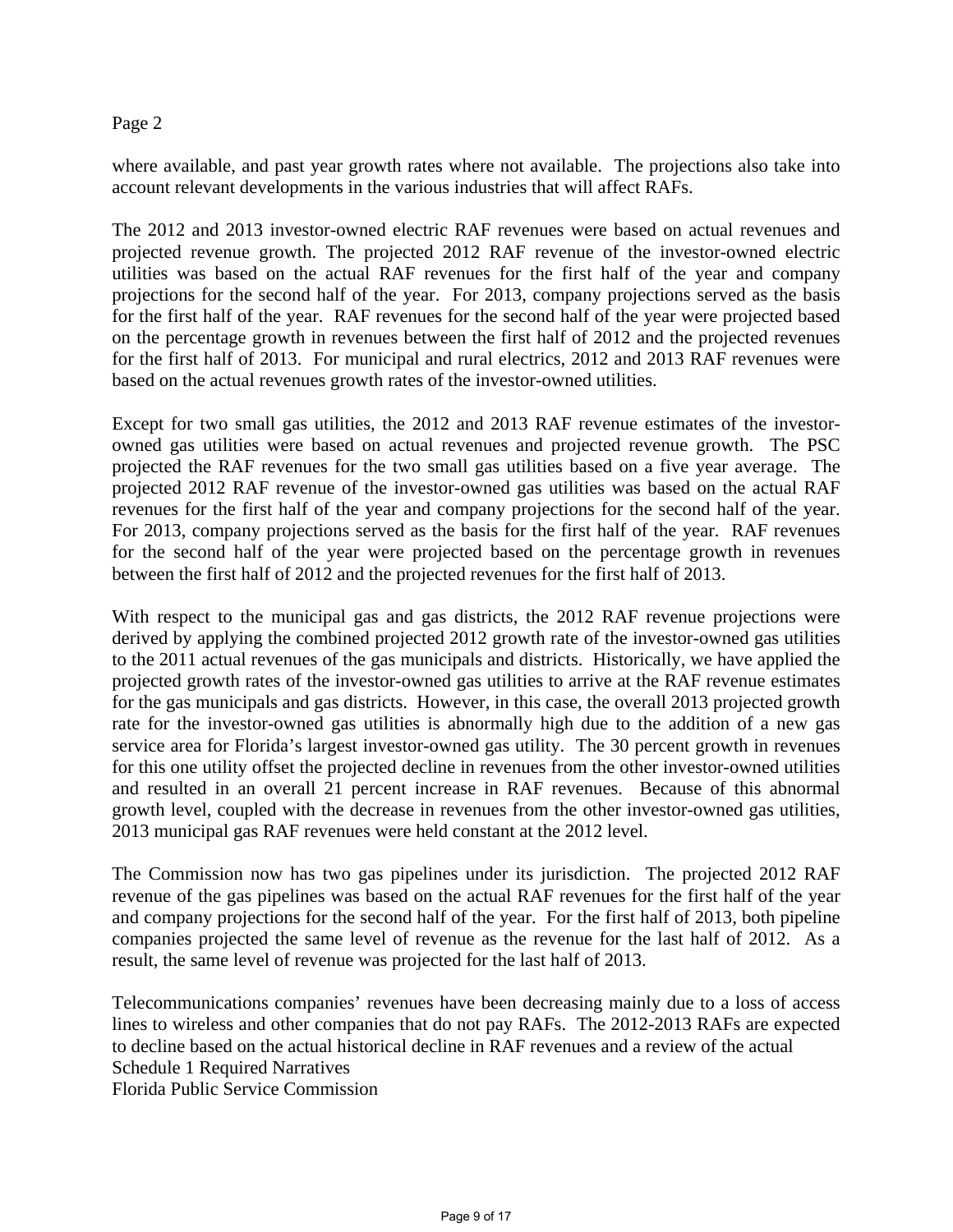#### Page 3

revenues for the first half of 2012. This same negative growth is expected to continue in 2013- 2014. In addition, RAFs are declining in 2012-2013 due to the loss of jurisdiction over interchange carriers.

Despite the inclusion of nominal projected growth, the water and wastewater industry revenue forecast for 2012-2013 shows sales to be relatively flat because of the sale of utilities to governmental entities. The projections for 2012-2013 have been reduced for all known sales to government entities. The remaining systems are predicted to grow at a slower rate for 2012 than in prior years. The 2013 projection uses a slightly higher growth rate than for 2012.

The revenue estimates are the latest we have available, but we will be monitoring and looking at the revenues again after our January 2013 collections.

#### **Computing Distribution of Cost for General Management and Administrative Services:**

Indirect costs for purposes of the Schedule 1A are derived from the People First time accounting component based on work hour "charge objects."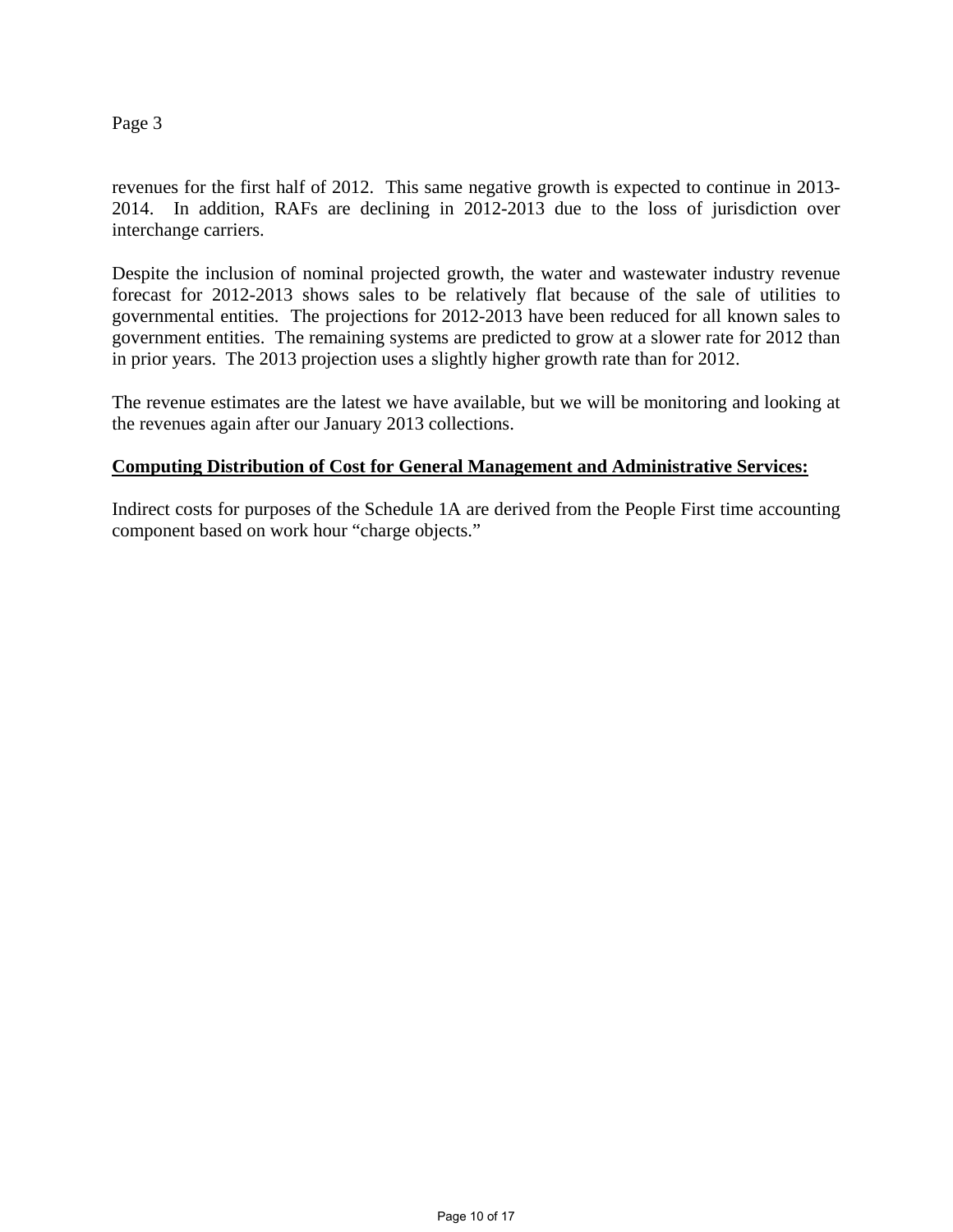|                                                                                                                                            |                                                                                                                                                                                                                                                                     |                                                | <b>SCHEDULE 1A: DETAIL OF FEES AND RELATED PROGRAM COSTS</b>                 |                               |  |
|--------------------------------------------------------------------------------------------------------------------------------------------|---------------------------------------------------------------------------------------------------------------------------------------------------------------------------------------------------------------------------------------------------------------------|------------------------------------------------|------------------------------------------------------------------------------|-------------------------------|--|
| Department:                                                                                                                                | 61                                                                                                                                                                                                                                                                  | <b>Public Service Commission</b>               |                                                                              | <b>Budget Period: 2013-14</b> |  |
| Program:                                                                                                                                   |                                                                                                                                                                                                                                                                     |                                                | Commissioners & Admin. Services and Utility Regulation & Consumer Assistance |                               |  |
| Fund:                                                                                                                                      | 2573                                                                                                                                                                                                                                                                | <b>Regulatory Trust Fund</b>                   |                                                                              |                               |  |
| <b>Specific Authority:</b>                                                                                                                 |                                                                                                                                                                                                                                                                     |                                                | Sections 350.113, 364.336, 366.14, 367.145, 368.109, 403 and 427 F.S.        |                               |  |
| <b>Purpose of Fees Collected:</b>                                                                                                          |                                                                                                                                                                                                                                                                     |                                                | To fund the cost of regulating Telecommunications Companies, Electric and    |                               |  |
|                                                                                                                                            |                                                                                                                                                                                                                                                                     | 364, 366, 367, 368, 403, 427 Florida Statutes. | Gas Utilities, and Water & Wastewater Companies as required by Chapters 350, |                               |  |
| Type of Fee or Program: (Check ONE Box and answer questions as indicated.)                                                                 |                                                                                                                                                                                                                                                                     |                                                |                                                                              |                               |  |
| Regulatory services or oversight to businesses or professions (Complete Sections I, II, and III and attach Examination of                  |                                                                                                                                                                                                                                                                     |                                                |                                                                              |                               |  |
| IХ<br>Regulatory Fees Form - Part I and II.)                                                                                               |                                                                                                                                                                                                                                                                     |                                                |                                                                              |                               |  |
| Non-regulatory fees authorized to cover full cost of conducting a specific program or service. (Complete Sections I, II, and III<br>only.) |                                                                                                                                                                                                                                                                     |                                                |                                                                              |                               |  |
| <b>SECTION I - FEE COLLECTION</b>                                                                                                          |                                                                                                                                                                                                                                                                     | <b>ACTUAL</b>                                  | <b>ESTIMATED</b>                                                             | <b>REQUEST</b>                |  |
| Receipts:                                                                                                                                  |                                                                                                                                                                                                                                                                     | <u>FY 2011 - 12</u>                            | <u>FY 2012 - 13</u>                                                          | FY 2013 - 14                  |  |
| <b>Regulatory Assessment Fees</b>                                                                                                          |                                                                                                                                                                                                                                                                     | \$27,243,195                                   | \$25,661,428                                                                 | \$26,385,261                  |  |
| Filing / Recording Fees                                                                                                                    |                                                                                                                                                                                                                                                                     | 77,652                                         | 150,000                                                                      | 150,000                       |  |
| Total Fee Collection to Line (A) - Section III                                                                                             |                                                                                                                                                                                                                                                                     | \$27,320,847                                   | \$25,811,428                                                                 | \$26,535,261                  |  |
| <b>SECTION II - FULL COSTS</b>                                                                                                             |                                                                                                                                                                                                                                                                     |                                                |                                                                              |                               |  |
| Direct Costs:                                                                                                                              |                                                                                                                                                                                                                                                                     |                                                |                                                                              |                               |  |
| Salaries and Benefits                                                                                                                      |                                                                                                                                                                                                                                                                     | \$15,006,636                                   | \$15,117,002                                                                 | \$15,256,354                  |  |
| <b>Other Personal Services</b>                                                                                                             |                                                                                                                                                                                                                                                                     | 94,694                                         | 155,737                                                                      | 155,737                       |  |
| Expenses                                                                                                                                   |                                                                                                                                                                                                                                                                     | 2,766,212                                      | 2,946,666                                                                    | 2,946,666                     |  |
| <b>Operating Capital Outlay</b>                                                                                                            |                                                                                                                                                                                                                                                                     | 230,565                                        | 206,678                                                                      | 206,678                       |  |
| <b>Motor Vehicles</b>                                                                                                                      |                                                                                                                                                                                                                                                                     |                                                | 55,944                                                                       | 55,944                        |  |
| <b>Administrative Hearings</b>                                                                                                             |                                                                                                                                                                                                                                                                     |                                                |                                                                              |                               |  |
| <b>Contracted Services</b>                                                                                                                 |                                                                                                                                                                                                                                                                     | 463,614                                        | 584,477                                                                      | 390,377                       |  |
| <b>Risk Management</b>                                                                                                                     |                                                                                                                                                                                                                                                                     | 64,116                                         | 51,614                                                                       | 51,614                        |  |
| Transfer to DMS for HR Outsourcing                                                                                                         |                                                                                                                                                                                                                                                                     | 77,415                                         | 81,041                                                                       | 81,041                        |  |
| Data Processing Services                                                                                                                   |                                                                                                                                                                                                                                                                     | 42,214                                         | 36,294                                                                       | 36,294                        |  |
| Southwood SRC                                                                                                                              |                                                                                                                                                                                                                                                                     |                                                | 6,106                                                                        | 6,121                         |  |
| Refunds to utilities for overpayments                                                                                                      |                                                                                                                                                                                                                                                                     | 13,941                                         | 23,292                                                                       | 23,292                        |  |
| General Revenue Service Charge (8%)                                                                                                        |                                                                                                                                                                                                                                                                     | 2,193,148                                      | 2,066,514                                                                    | 2,124,421                     |  |
| Indirect Costs Charged to Trust Fund                                                                                                       |                                                                                                                                                                                                                                                                     | 5,398,961                                      | 5,541,489                                                                    | 5,525,726                     |  |
| <b>Total Full Costs to Line (B) - Section III</b>                                                                                          |                                                                                                                                                                                                                                                                     | 26,351,515                                     | 26,872,852                                                                   | 26,860,264                    |  |
| Basis Used:                                                                                                                                |                                                                                                                                                                                                                                                                     | People First Time Accounting System            |                                                                              |                               |  |
| <b>SECTION III - SUMMARY</b>                                                                                                               |                                                                                                                                                                                                                                                                     |                                                |                                                                              |                               |  |
| TOTAL SECTION I                                                                                                                            | (A)                                                                                                                                                                                                                                                                 | \$27,320,847                                   | \$25,811,428                                                                 | \$26,535,261                  |  |
| TOTAL SECTION II                                                                                                                           | (B)                                                                                                                                                                                                                                                                 | \$26,351,515                                   | \$26,872,852                                                                 | \$26,860,264                  |  |
| <b>TOTAL - Surplus/Deficit</b>                                                                                                             | (C)                                                                                                                                                                                                                                                                 | \$969,332                                      | (\$1,061,424)                                                                | (\$325,003                    |  |
| <b>EXPLANATION of LINE C:</b>                                                                                                              |                                                                                                                                                                                                                                                                     |                                                |                                                                              |                               |  |
|                                                                                                                                            | The PSC has sufficient cash balance to cover the current FY 12-13 deficit between projected revenues and projected expenditures.<br>The PSC will monitor revenues and expenditures and is prepared to manage the projected FY 13-14 deficit with internal controls. |                                                |                                                                              |                               |  |

 $\ddot{\phantom{0}}$ 

**Trust fund sweeps will jeopardize our continued ability to meet our fiscal obligations.**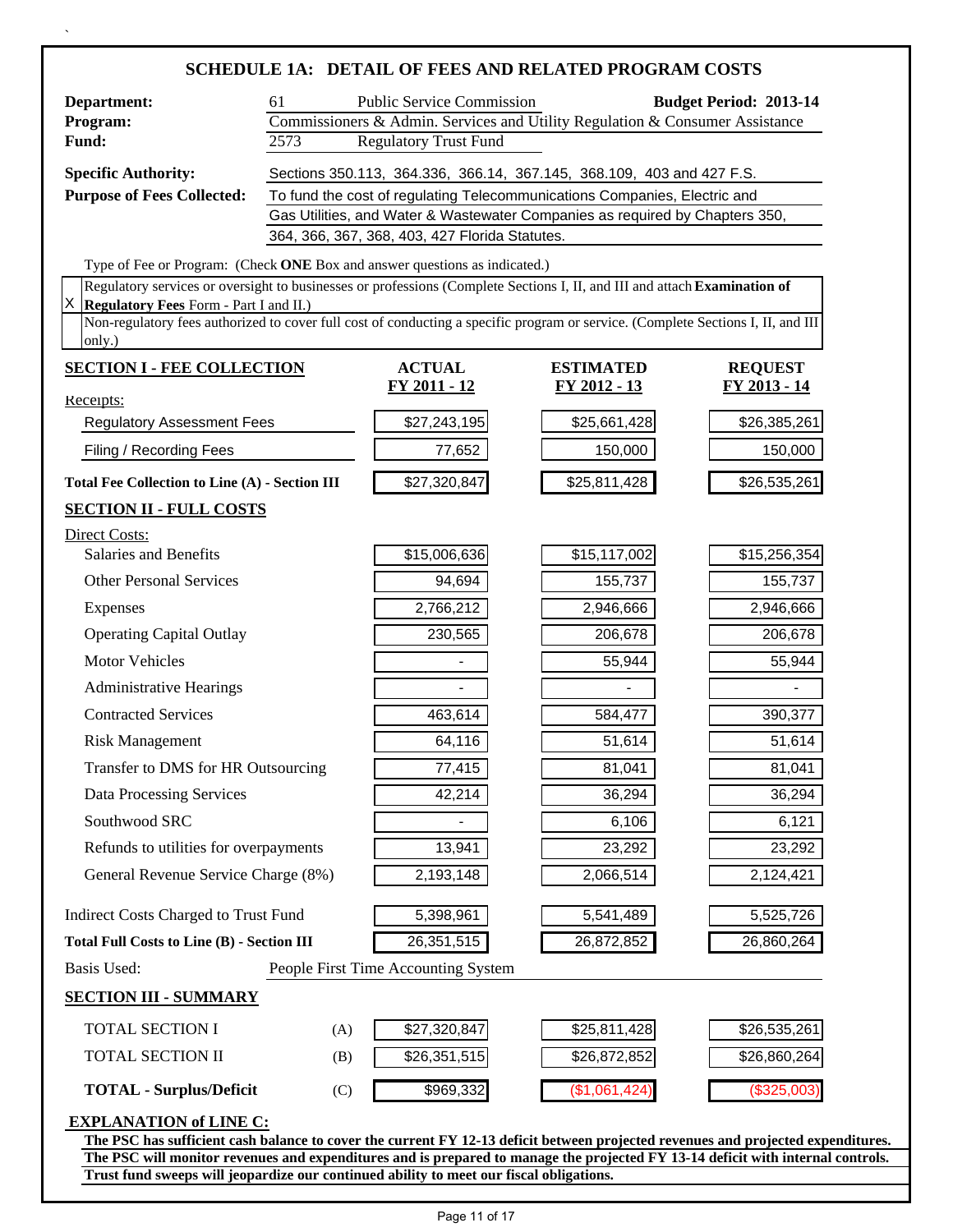# **Schedule IA - Part I: Examination of Regulatory Fees**

**Department**: Florida Public Service Commission (PSC)

**Regulatory Service to or Oversight of Businesses or Professions Program**: Utility Regulation and Consumer Assistance

## **1. What recent operational efficiencies have been achieved to either decrease costs or improve services? If costs have been reduced, how much money has been saved during the fiscal year?**

Effective July 1, 2012, as a result of the agency's initiative to gain efficiencies and streamline our processes, the PSC was able to give up 3 FTE and \$216,535 budget.

## **2. What additional operational efficiencies are planned? What are the estimated savings associated with these efficiencies during the next fiscal year?**

The PSC continues to scrutinize its operations to identify any additional possible innovations and improvements that can be made to achieve further efficiencies, and will take appropriate action to implement any identified measures.

### **3. Is the regulatory activity an appropriate function that the agency should continue at its current level?**

Yes.

## **4. Are the fees charged for the regulatory service or oversight to businesses or professions based on revenue projections that are prepared using generally accepted governmental accounting procedures or official estimates by the Revenue Estimating Conference, if applicable?**

Yes, the PSC's revenue projections are based on sound econometric forecasting techniques, using historical growth rates with adjustments for known developments in the utility industries. The PSC's primary revenues are from regulatory assessment fees (RAFs) charged to the utilities regulated by the PSC. Maximum allowable rates are established in Florida Statutes, and actual assessable rates, up to the statutory cap, are established by the PSC by rule. RAFs are based on the utility companies' gross operating revenues derived from intrastate business, which must be estimated for the current year and the budget request year. The Commission adjusts/updates the projections during the year as factors affecting utility revenues change.

## **5. Are the fees charged for the regulatory service or oversight to businesses or professions adequate to cover both direct and indirect costs of providing the regulatory service or oversight?**

Yes.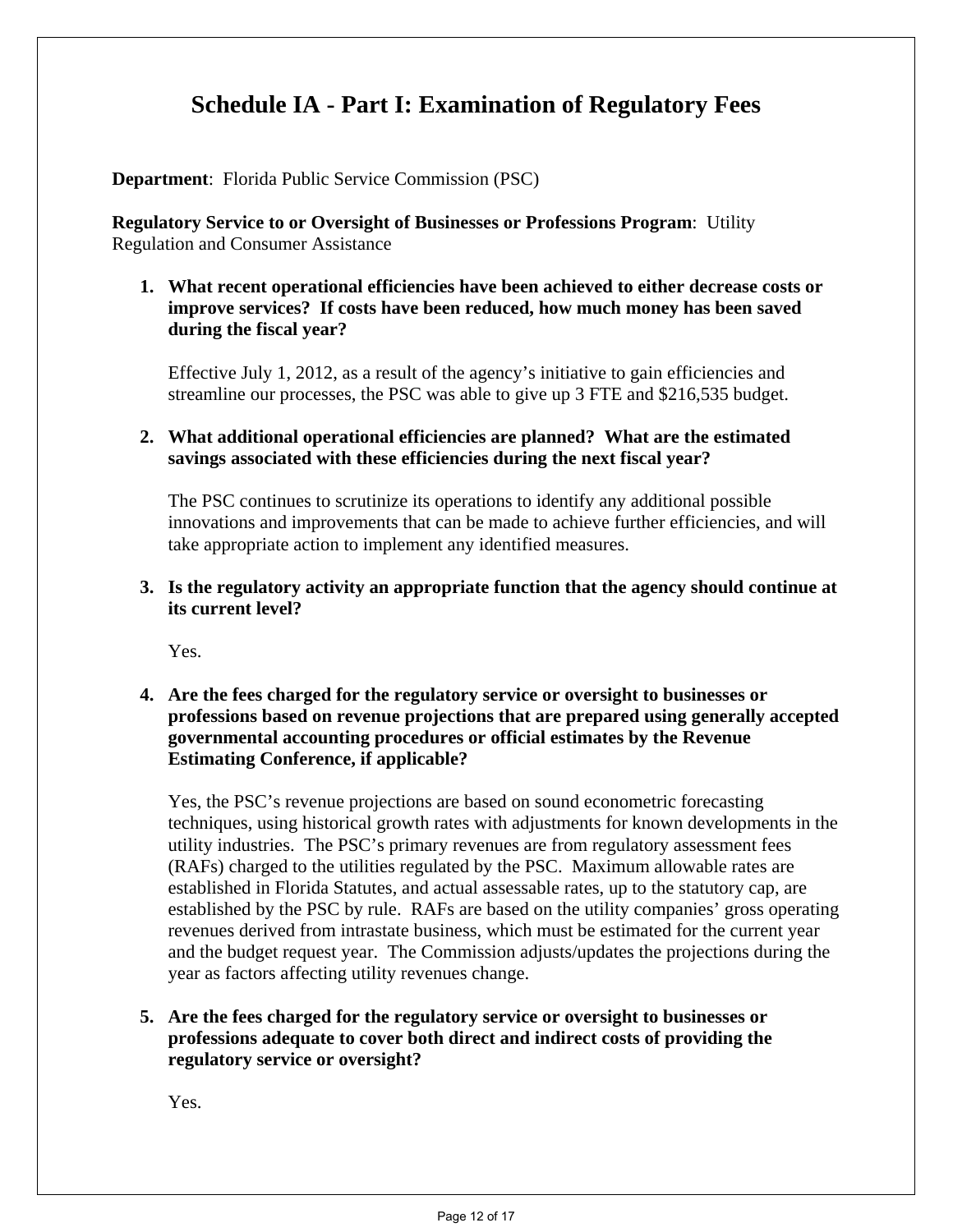**6. Are the fees charged for the regulatory service or oversight to businesses or professions reasonable and do they take into account differences between the types of professions or businesses that are regulated? For example, do fees reflect the amount of time required to conduct inspections by using a sliding scale for annual fees based on the size of the regulated business; or do fees provide a financial incentive for regulated entities to maintain compliance with state standards by assessing a re-inspection fee if violations are found at initial inspection?** 

Yes, the fees are reasonable and take into account the different utility industries that are regulated (see *Regulatory Fees Form – Part II* for details of the various regulated industries' statutory fee caps and current assessable fees).

## **7. If the fees charged for the regulatory services or oversight to businesses or professions are not adequate to cover direct and indirect program costs provide either:**

- a) information regarding alternatives for realigning revenues or costs to make the regulatory service or program totally self-sufficient, including any statutory changes that are necessary to implement the alternative; or
- b) demonstrate that the service or program provides substantial benefits to the public which justify a partial subsidy from other state funds, specifically describing the benefits to the general public (statements such as 'providing consumer benefits' or 'promoting health, safety and welfare' are not sufficient justification). For example, the program produces a range of benefits to the general public, including pollution reduction, wildlife preservation, and improved drinking water supply. Alternatively, the agency can demonstrate that requiring self-sufficiency would put the regulated entity at an unfair advantage. For example, raising fees sufficiently to cover program costs would require so high an assessment as to damage its competitive position with similar entities in other states.

N/A. The fees are adequate to cover both the direct and indirect costs of regulation and oversight by the PSC.

## **8. If the regulatory program is not self-sufficient and provides a public benefit using state subsidization, please provide a plan for reducing the state subsidy.**

N/A. The PSC's Utility Regulation/Consumer Assistance regulatory program is selfsufficient and receives no state subsidization.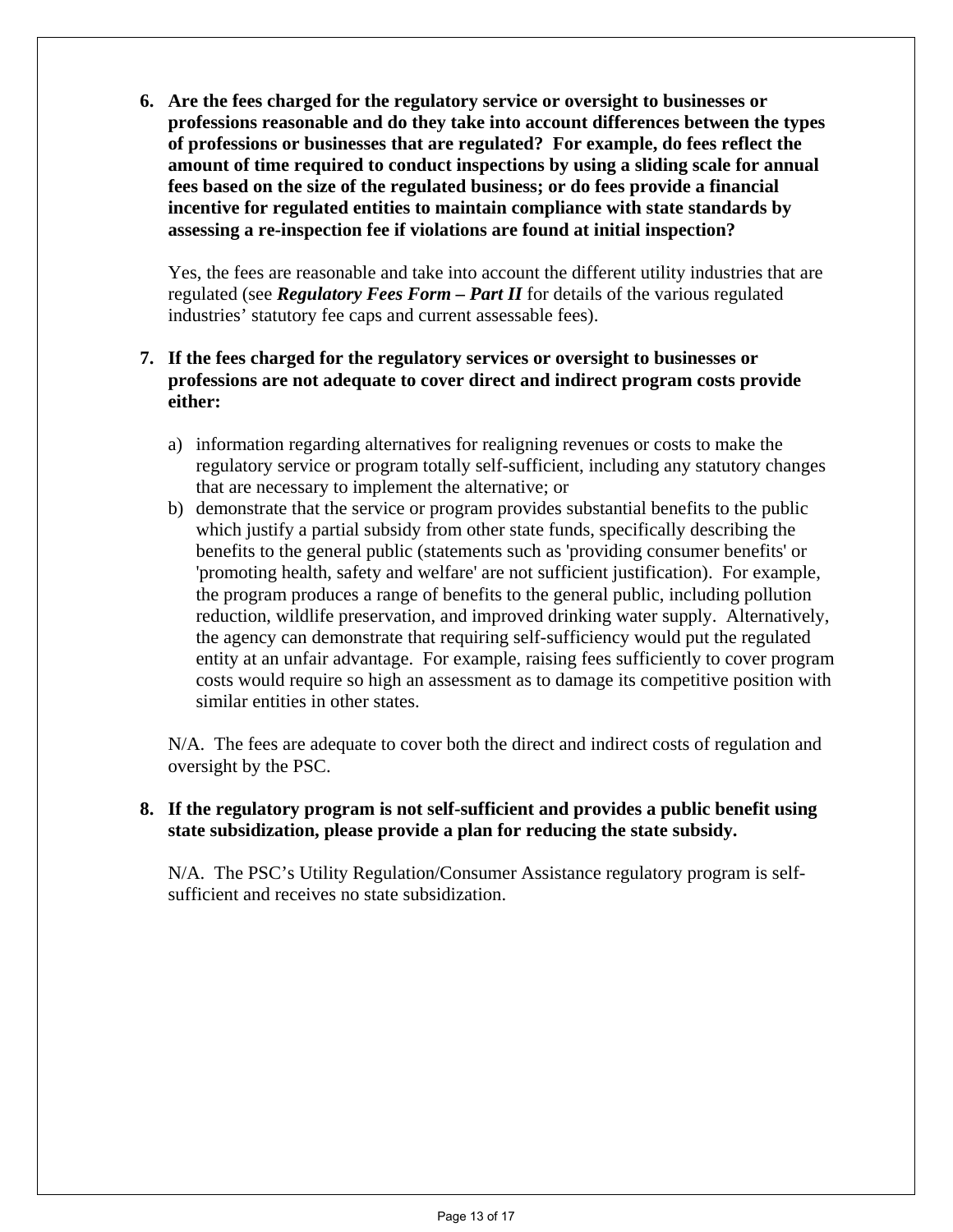| <b>Schedule IA - Part II: Examination of Regulatory Fees</b>                                                                       |                                     |                                                 |                                                                                               |                                                                      |                                              |                                                                                              |                                                                                                          |
|------------------------------------------------------------------------------------------------------------------------------------|-------------------------------------|-------------------------------------------------|-----------------------------------------------------------------------------------------------|----------------------------------------------------------------------|----------------------------------------------|----------------------------------------------------------------------------------------------|----------------------------------------------------------------------------------------------------------|
| Department: Florida Public Service Commission (PSC)                                                                                |                                     |                                                 |                                                                                               |                                                                      |                                              |                                                                                              |                                                                                                          |
| Regulatory Service to or Oversight of Business or Profession Program: Utility Regulation/Consumer Assistance                       |                                     |                                                 |                                                                                               |                                                                      |                                              |                                                                                              |                                                                                                          |
| Does Florida Statutes require the regulatory program to be financially self-sufficient? (Yes or No and F.S.): Yes; s.350.113, F.S. |                                     |                                                 |                                                                                               |                                                                      |                                              |                                                                                              |                                                                                                          |
| What percent of the regulatory cost is currently subsidized? (0 to 100%) 0%                                                        |                                     |                                                 |                                                                                               |                                                                      |                                              |                                                                                              |                                                                                                          |
| If the program is subsidized from other state funds, what is the source(s)? N/A                                                    |                                     |                                                 |                                                                                               |                                                                      |                                              |                                                                                              |                                                                                                          |
| What is the current annual amount of the subsidy? \$0.00                                                                           |                                     |                                                 |                                                                                               |                                                                      |                                              |                                                                                              |                                                                                                          |
| Service / Product Regulated   Specific Fee Title                                                                                   |                                     | <b>Statutory</b><br><b>Authority for</b><br>Fee | <b>Maximum Fee</b><br>Authorized (cap)                                                        | Year of Last<br><b>Statutory</b><br><b>Revision to</b><br><b>Fee</b> | <b>Is Fee Set</b><br>by Rule?<br>(Yes or No) | <b>Current Fee</b><br><b>Assessed</b>                                                        | <b>Fund Fee Deposited</b><br>in<br>(indicate General<br><b>Revenue or Specific</b><br><b>Trust Fund)</b> |
| <b>Investor-owned Electric Utility</b><br>Companies                                                                                | Regulatory<br><b>Assessment Fee</b> | 366.14(1), F.S.                                 | 0.125% of Gross<br><b>Operating Revenues</b><br>Derived from Intrastate<br><b>Business</b>    | New 1989;<br>No change                                               | $\overline{Yes}$                             | 0.072% of Gross<br><b>Operating Revenue</b><br>Derived from Intrastate<br><b>Business</b>    | <b>PSC Regulatory Trust</b><br>Fund                                                                      |
| Municipal Electric Utilities and<br><b>Rural Electric Cooperatives</b>                                                             | Regulatory<br>Assessment Fee        | $366.14(4)$ , F.S.                              | 0.015625% of Gross<br><b>Operating Revenues</b><br>Derived from Intrastate<br><b>Business</b> | New 1989;<br>No change                                               | Yes                                          | 0.015625% of Gross<br><b>Operating Revenue</b><br>Derived from Intrastate<br><b>Business</b> | <b>PSC Regulatory Trust</b><br>Fund                                                                      |
| <b>Investor-owned Gas Utility</b><br>Companies                                                                                     | Regulatory<br><b>Assessment Fee</b> | $366.14(2)$ , F.S.                              | 0.5% of Gross<br><b>Operating Revenues</b><br>Derived from Intrastate<br><b>Business</b>      | New 1989;<br>No change                                               | Yes                                          | 0.5% of Gross<br><b>Operating Revenue</b><br>Derived from Intrastate<br><b>Business</b>      | <b>PSC Regulatory Trust</b><br>Fund                                                                      |
| Municipal Gas Utilities and<br><b>Gas Districts</b>                                                                                | Regulatory<br>Assessment Fee        | 366.14(3), F.S.                                 | 0.25% of Gross<br><b>Operating Revenues</b><br>Derived from Intrastate<br><b>Business</b>     | New 1989;<br>No change                                               | Yes                                          | 0.1919% of Gross<br><b>Operating Revenue</b><br>Derived from Intrastate<br><b>Business</b>   | <b>PSC Regulatory Trust</b><br>Fund                                                                      |
| Telecommunications<br>Companies                                                                                                    | Regulatory<br><b>Assessment Fee</b> | 364.336, F.S.                                   | 0.25% of Gross<br><b>Operating Revenues</b><br>Derived from Intrastate<br><b>Business</b>     | New 1990;<br>No change                                               | Yes                                          | 0.16% of Gross<br><b>Operating Revenues</b><br>Derived from Intrastate<br><b>Business</b>    | <b>PSC Regulatory Trust</b><br>Fund                                                                      |
| Water and Wastewater<br>Systems                                                                                                    | Regulatory<br><b>Assessment Fee</b> | 367.145(1), F.S.                                | 4.5% of Gross<br><b>Operating Revenues</b><br>Derived from Intrastate<br><b>Business</b>      | New 1989;<br>No change                                               | Yes                                          | 4.5% of Gross<br><b>Operating Revenues</b><br>Derived from Intrastate<br><b>Business</b>     | <b>PSC Regulatory Trust</b><br>Fund                                                                      |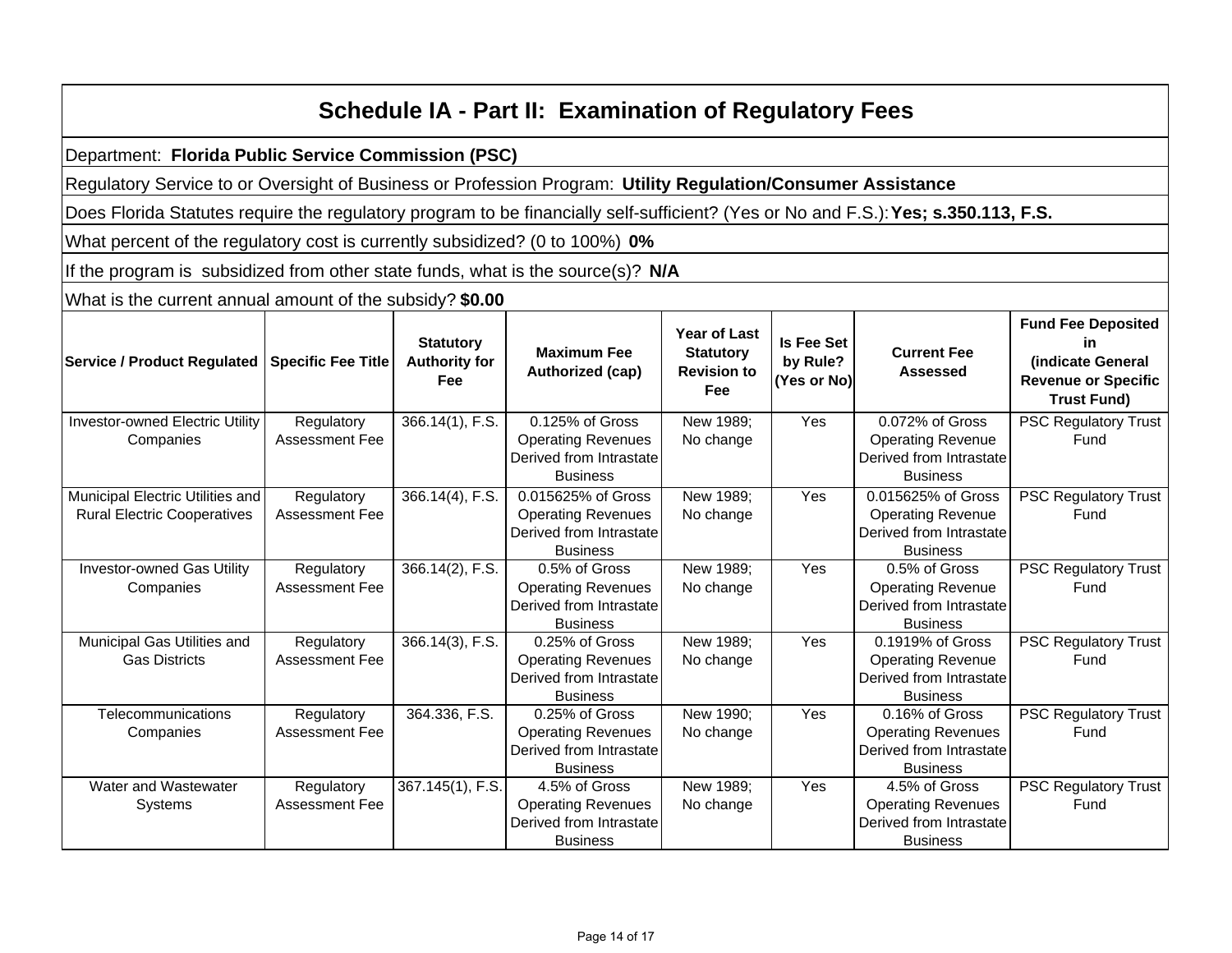## **SCHEDULE IC: RECONCILIATION OF UNRESERVED FUND BALANCE**

**LAS/PBS Fund Number: 2573**

**Budget Period: 2013 - 2014 Department Title: Public Service Commission**<br> **Public Service Commission**<br> **Public Service Commission**<br> **Public Service Commission Regulatory Trust Fund Budget Entity: 61 - Public Service Commission**

|                                                        | <b>Balance as of</b><br>6/30/2012 | SWFS*<br><b>Adjustments</b> | <b>Adjusted</b><br><b>Balance</b> |
|--------------------------------------------------------|-----------------------------------|-----------------------------|-----------------------------------|
| Chief Financial Officer's (CFO) Cash Balance           | $$7,477,524$ (A)                  |                             | \$7,477,524                       |
| ADD: Other Cash (See Instructions)                     | 200(B)                            |                             | 200                               |
| <b>ADD</b> : Investments                               | (C)                               |                             |                                   |
| ADD: Outstanding Accounts Receivable                   | (D)                               |                             |                                   |
|                                                        | (E)                               |                             |                                   |
| <b>Total Cash plus Accounts Receivable</b>             | $$7,477,724$ (F)                  |                             | \$7,477,724                       |
| LESS Allowances for Uncollectibles                     | (G)                               |                             |                                   |
| LESS Approved "A" Certified Forwards                   | $(203, 434)$ <sub>(H)</sub>       |                             | (203, 434)                        |
| Approved "B" Certified Forwards                        | $(49,824)$ (H)                    |                             | (49, 824)                         |
| Approved "FCO" Certified Forwards                      | (H)                               |                             |                                   |
| LESS: Other Accounts Payable (Nonoperating)            | $(25,914)$ (I)                    |                             | (25,914)                          |
|                                                        | (J)                               |                             |                                   |
| <b>Unreserved Fund Balance, 07/01/11</b>               | $$7,198,552$ (K)                  |                             | $$7,198,552$ **                   |
| Notes:<br><i>*SWFS</i> = Statewide Financial Statement |                                   |                             |                                   |

**\*\* This amount should agree with Line I, Section IV of the Schedule I for the most recent completed fiscal year and Line A for the following year.**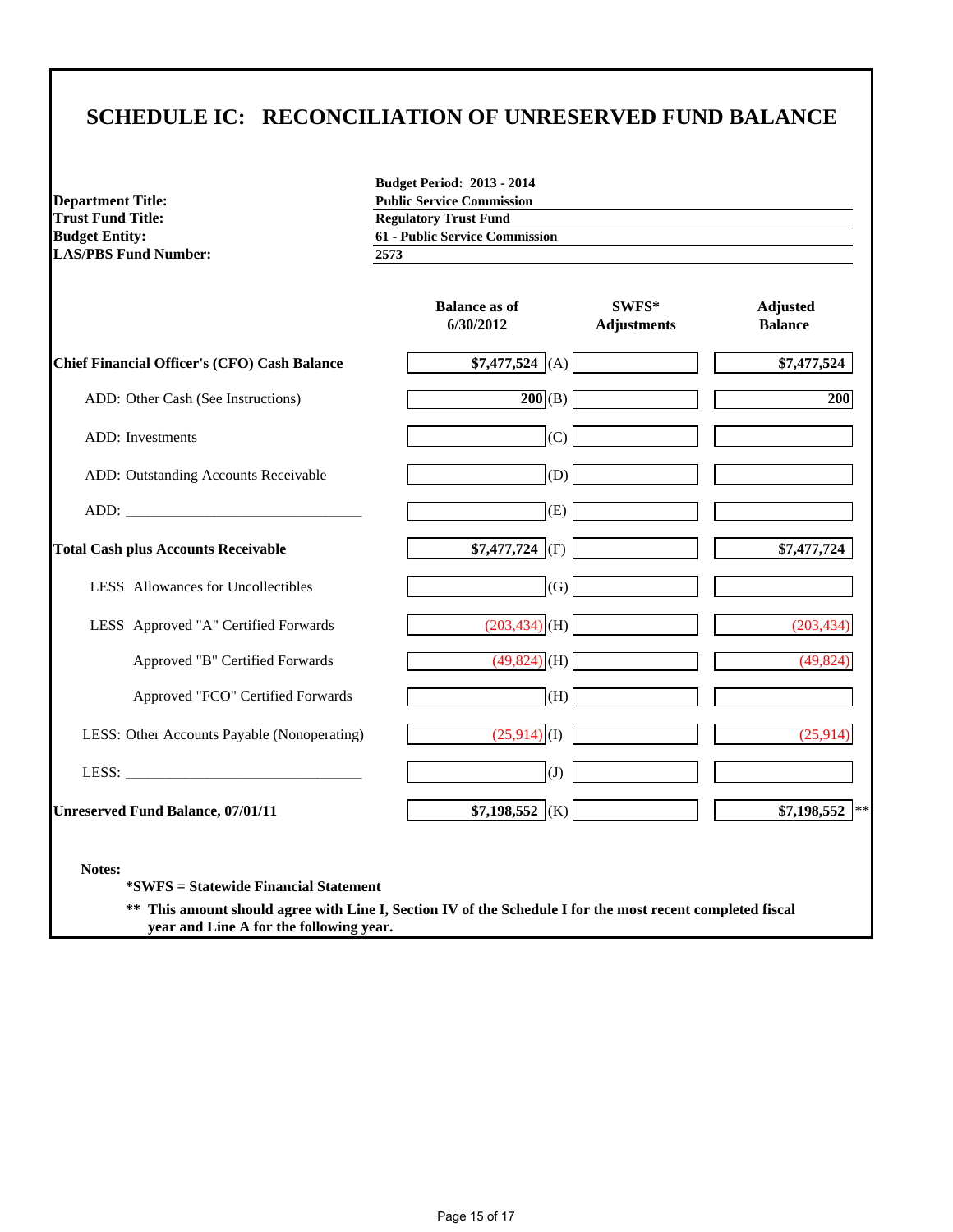## **RECONCILIATION: BEGINNING TRIAL BALANCE TO SCHEDULE I and IC**

|                                          | <b>Budget Period: 2013 - 2014</b>                                                                            |                  |
|------------------------------------------|--------------------------------------------------------------------------------------------------------------|------------------|
| <b>Department Title:</b>                 | <b>Public Service Commission</b>                                                                             |                  |
| <b>Trust Fund Title:</b>                 | <b>Regulatory Trust Fund</b>                                                                                 |                  |
| <b>LAS/PBS Fund Number:</b>              | 2573                                                                                                         |                  |
| <b>BEGINNING TRIAL BALANCE:</b>          |                                                                                                              |                  |
|                                          | <b>Total Fund Balance Per FLAIR Trial Balance, 07/01/12</b><br>Total all GLC's 5XXXX for governmental funds; | 4,432,363<br>(A) |
|                                          | GLC 539XX for proprietary and fiduciary funds                                                                |                  |
|                                          | <b>Subtract Nonspendable Fund Balance (GLC 56XXX)</b>                                                        | (B)              |
|                                          | <b>Add/Subtract Statewide Financial Statement (SWFS)Adjustments:</b>                                         |                  |
| See 1C reconciliation                    |                                                                                                              | $2,716,365$ (C)  |
|                                          | SWFS Adjustment # and Description                                                                            | (C)              |
|                                          | <b>Add/Subtract Other Adjustment(s):</b>                                                                     |                  |
|                                          | Approved "B" Carry Forward (Encumbrances) per LAS/PBS                                                        | 49,824<br>(D)    |
|                                          | Approved "C" Carry Forward Total (FCO) per LAS/PBS                                                           | (D)              |
|                                          | A/P not C/F-Operating Categories                                                                             | (D)              |
|                                          |                                                                                                              | (D)              |
|                                          |                                                                                                              | (D)              |
|                                          |                                                                                                              | (D)              |
| <b>ADJUSTED BEGINNING TRIAL BALANCE:</b> |                                                                                                              | $7,198,552$ (E)  |
|                                          | UNRESERVED FUND BALANCE, SCHEDULE IC (Line I)                                                                | 7,198,552 (F)    |
| <b>DIFFERENCE:</b>                       |                                                                                                              | (0)<br>$(G)*$    |
| *SHOULD EQUAL ZERO.                      |                                                                                                              |                  |
|                                          |                                                                                                              |                  |
|                                          |                                                                                                              |                  |